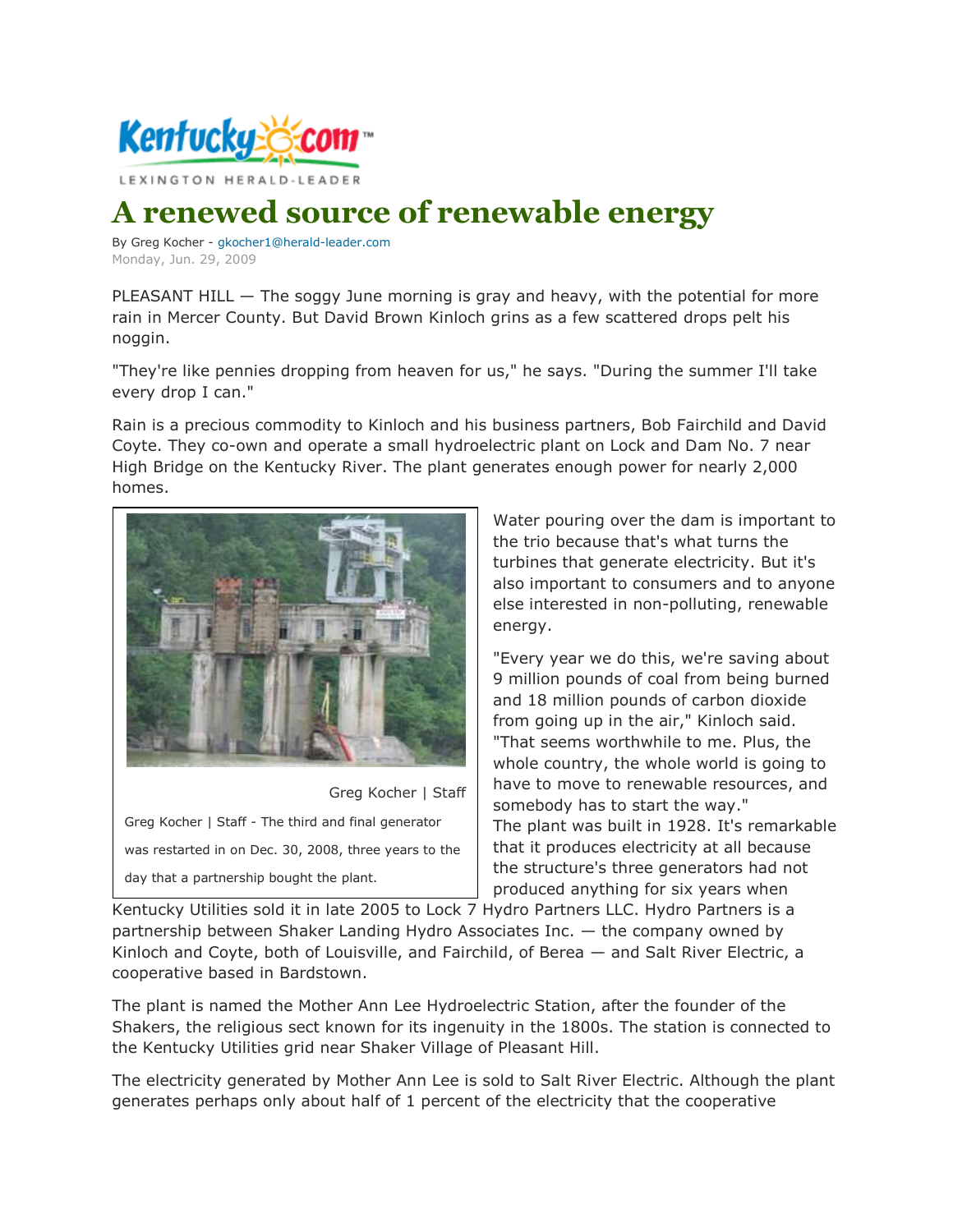provides, Salt River Electric chief executive and president Larry Hicks said the project is worthwhile.

"We're always interested in getting environmentally friendly power, and also, it's economical," Hicks said. "So it's a nobrainer."

Although the amount produced is small, Hicks said, "I find ... that most of our sustainable improvements come in very small steps."

The Mother Ann Lee plant also makes money through the sale of renewableenergy credits. For every megawatt hour of electricity it generates, it can sell one renewable-energy credit. Each credit has a value — between \$5 and \$10 per megawatt hour — and is sold to E.On U.S., the parent company of KU and LG&E.



Greg Kocher | Staff - David Brown Kinloch is president of Shaker Landing Hydro Associates Inc., part of a partnership that refurbished and restarted three generators at the plant, beginning in 2007.

Customers who voluntarily participate in KU or LG&E's "Green Energy" program help to expand the growth of renewable energy serving Kentucky. Because renewable energy is more expensive to generate than burning coal, customers can voluntarily help supplement the cost difference by paying a little more on their bills.

KU residential and small-business customers can participate in increments of \$5 and \$13 a



Charles Bertram

Mother Ann Lee Hydroelectric Station at Lock and Dam No. 7 on the Kentucky River near High Bridge generates enough electricity for nearly 2,000 homes. A partnership that owns the station sells the plant's power to Salt River Electric, a cooperative based in Bardstown.

month for "blocks" of green energy. A portion of that goes to the Mother Ann Lee station to help it remain competitive. It's also a way for customers to shrink the amount of greenhouse gases produced in their day-to-day lives through the burning of coal for electricity. At the end of May, KU had 530 participants and LG&E had 867, said Cliff Feltham, a KU spokesman.

Companies are signing up for such programs, too. In May, Timberland Co., the New Hampshire-based outdoor-apparel firm, which has a Danville distribution center, became an official "KU Green Business" by offsetting 100 percent of the carbon emissions produced by the electricity used by the distribution center .

And last fall, Centre College's Board of Trustees in Danville unanimously accepted a student-initiated proposal for the Danville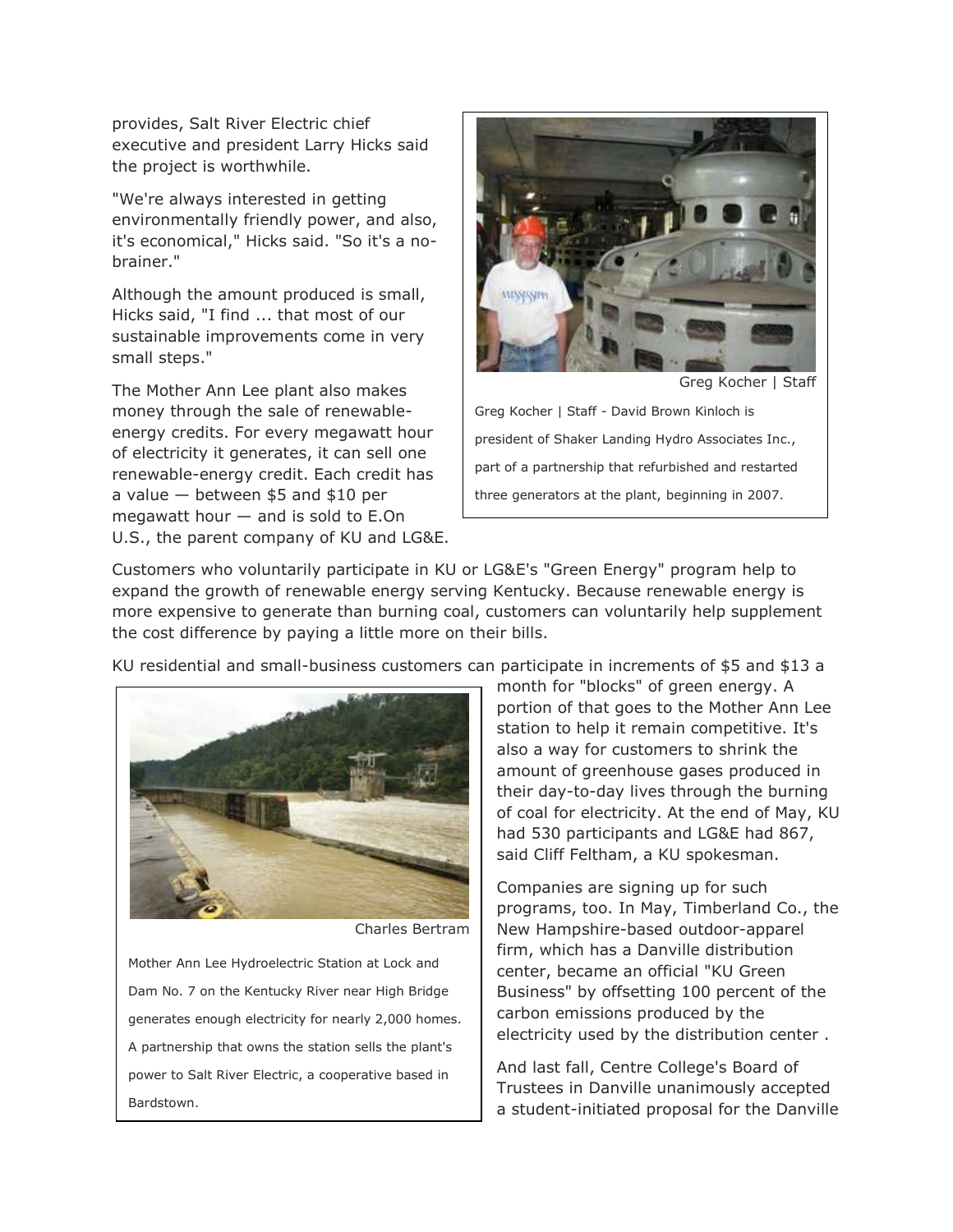college to buy renewable-energy credits from the Mother Ann Lee station.

Starting this fall, the plan will increase the cost of tuition for all students by \$20 a year. (Centre's faculty and staff also have a voluntary program in which they can donate a portion of their pay to support green energy production.)

"It gives me hope for future generations, that they would care so much," Kinloch said.

Turning the old into something useable

Kinloch, 53, himself has had a turnaround from his days as a student at Rensselaer Polytechnic Institute in New York. He had



Charles Bertram

The hydroelectric plant at Lock and Dam No. 7 had not produced power since 1999. Three partners bought it from Kentucky Utilities in 2005 and got it working.

planned to go into nuclear engineering but later turned against nukes and protested the construction of the Marble Hill nuclear plant in southern Indiana, which was scrapped in 1984 because of its high cost.

Over the past 20 years, Kinloch and his business partners have made a living turning the old into something usable. They developed Kentucky's first small hydro project at Weisenberger Mill near Midway in 1989.

In 2002, they got the turbines running again at Stockport Mill Inn on the Muskingum River in southeastern Ohio. The turbines supply electricity to that bed-and-breakfast, and the surplus power is sold to a utility.

"We do it because it's what we do," said Fairchild, who took a break from removing debris from the spillway 40 feet below the Mother Ann Lee station's concrete structure. "We believe in alternative energy, and we do what we have to do to keep this place running."

When Kinloch, Fairchild and Coyte bought the plant in late 2005, one generator had not run since 1992, another not since 1994 and the third since 1999.

They got the first generator running in March 2007, the second in October 2007 and the third on Dec. 30, 2008 — exactly three years to the day since they'd owned the plant. Kinloch wouldn't say how much the renovation cost, but when E.On announced that it had sold the plant, the estimate in a press release was \$2.75 million.

Today, Kinloch can monitor the plant's operation  $-$  its output of electricity and any problems that crop up  $-$  from his home computer in Louisville. And he said the plant is making enough money to repay loans that financed the renovation.

Warner Caines, a member of the Kentucky River Authority, the state agency that owns and maintains the dams on the river, was skeptical that power would ever come from the plant again.